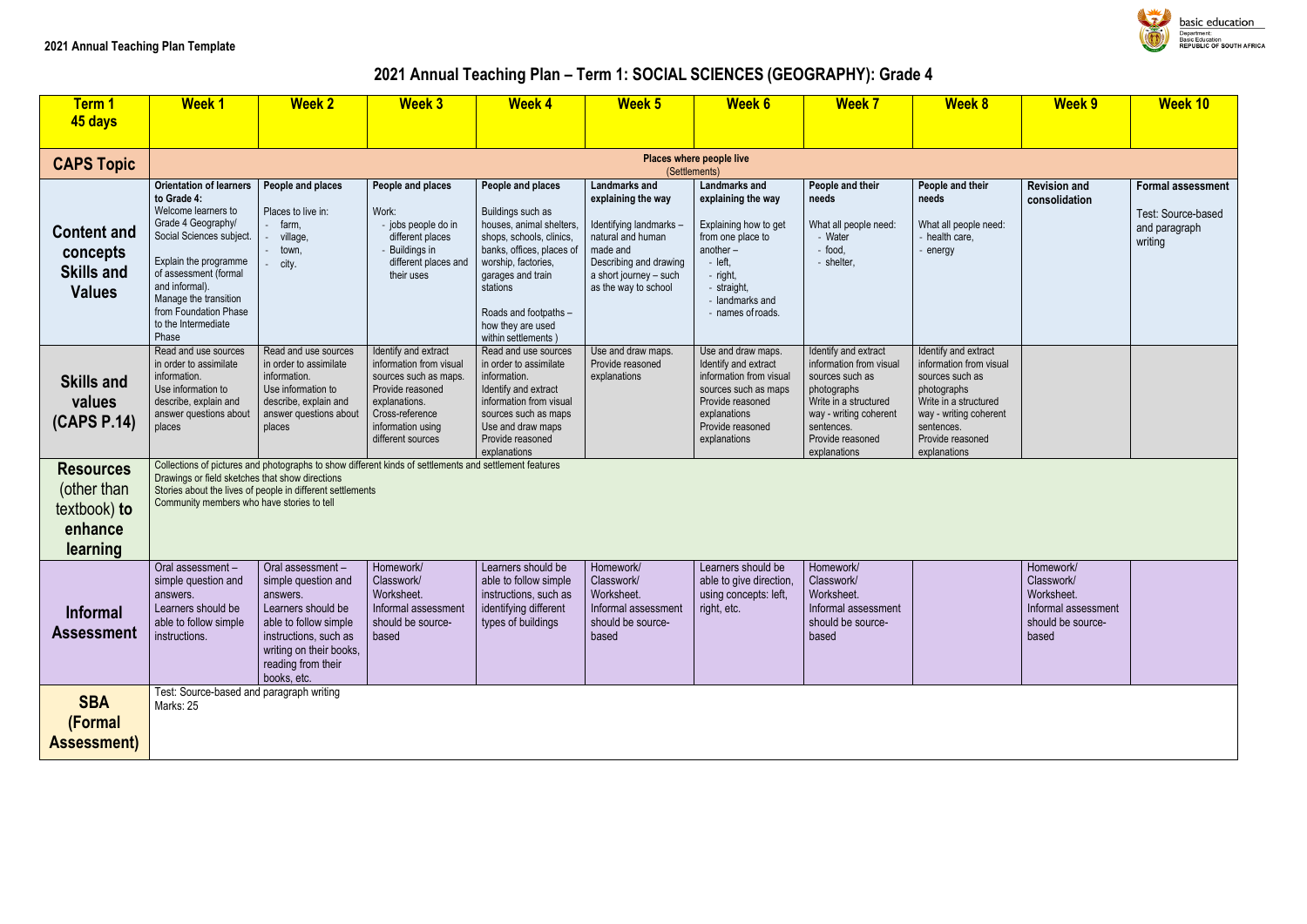# **2021 Annual Teaching Plan – Term 2: SOCIAL SCIENCES (GEOGRAPHY): Grade 4**

| <b>Term 2</b><br>51 days                                               | <b>Week1</b>                                                                                                                                                                                                                                                                                                                                                       | <b>Week 2</b>                                                                                                                                                                               | <b>Week 3</b>                                                                                                                                                              | <b>Week 4</b>                                                                                                                                                                                                                                                                                                    | <b>Week 5</b>                                                                                                                                                                                                                                                                | <b>Week 6</b>                                                                                                                                                                    | <b>Week 7</b>                                                                                                                                                                          | <b>Week 8</b>                                                                                                                                                                          | <b>Week 9</b>                                                                       | <b>Week 10</b>                                                                               |
|------------------------------------------------------------------------|--------------------------------------------------------------------------------------------------------------------------------------------------------------------------------------------------------------------------------------------------------------------------------------------------------------------------------------------------------------------|---------------------------------------------------------------------------------------------------------------------------------------------------------------------------------------------|----------------------------------------------------------------------------------------------------------------------------------------------------------------------------|------------------------------------------------------------------------------------------------------------------------------------------------------------------------------------------------------------------------------------------------------------------------------------------------------------------|------------------------------------------------------------------------------------------------------------------------------------------------------------------------------------------------------------------------------------------------------------------------------|----------------------------------------------------------------------------------------------------------------------------------------------------------------------------------|----------------------------------------------------------------------------------------------------------------------------------------------------------------------------------------|----------------------------------------------------------------------------------------------------------------------------------------------------------------------------------------|-------------------------------------------------------------------------------------|----------------------------------------------------------------------------------------------|
|                                                                        |                                                                                                                                                                                                                                                                                                                                                                    |                                                                                                                                                                                             |                                                                                                                                                                            |                                                                                                                                                                                                                                                                                                                  |                                                                                                                                                                                                                                                                              |                                                                                                                                                                                  |                                                                                                                                                                                        |                                                                                                                                                                                        |                                                                                     |                                                                                              |
| <b>CAPS Topic</b>                                                      |                                                                                                                                                                                                                                                                                                                                                                    |                                                                                                                                                                                             |                                                                                                                                                                            |                                                                                                                                                                                                                                                                                                                  | <b>Map skills</b>                                                                                                                                                                                                                                                            |                                                                                                                                                                                  |                                                                                                                                                                                        |                                                                                                                                                                                        |                                                                                     |                                                                                              |
| <b>Content and</b><br>concepts<br><b>Skills and</b><br><b>Values</b>   | Revision of Term 1<br>assessment<br>Corrections<br>Introduction to the topic:<br><b>Maps skills: Side</b><br>views and plan views<br>side views and views<br>from above - such as a<br>cup, hat, shoe, box,<br>apple<br>Plan views - such as<br>table, classroom, simple<br>buildings, trees and<br>sports fields<br>Pictures showing side<br>views and plan views | <b>Symbols and keys</b><br>Symbols as simple<br>pictures or letters<br>Symbols on a large<br>scale map<br>Keys as lists of symbols<br>with their meanings on<br>South African maps          | Symbols and keys<br>Reading a map of a<br>farm, village or part<br>town using symbols and<br>a keys<br>Drawing own map using<br>symbols and a key                          | <b>Grid references</b><br>Concept of alpha-<br>numeric grid references<br>Reading and giving grid<br>references on a simple<br>large scale map<br><b>Compass Directions</b><br>north (N), south (S),<br>east (E) and west (W) in<br>local area<br>--Compass directions<br>$(N, S, E \text{ and } W)$ on a<br>map | A map of South Africa<br>Sea and land on a map<br>- how this is shown<br>Names of oceans along<br>South Africa's coastline<br>Provinces - names and<br>locations on a map of<br>South Africa<br>Main cities or towns of<br>own province and<br>location of own<br>settlement | A globe and map of<br>the world<br>The world is round like<br>a ball, a map is flat<br>Continents - their<br>names and where they<br>are on a globe and on a<br>map of the world | A globe and map of<br>the world<br>Oceans - Pacific,<br>Atlantic, Indian                                                                                                               | South Africa - a country<br>on the continent of<br>Africa (location)                                                                                                                   | <b>Revision and</b><br>consolidation                                                | <b>Summative</b><br>assessment<br>Controlled test: Source-<br>based and paragraph<br>writing |
| <b>Skills and</b><br>values<br>(CAPS P.14)                             | Read and use sources<br>in order to assimilate<br>information.<br>Use information to<br>describe, explain and<br>answer questions about<br>places                                                                                                                                                                                                                  | Read and use sources<br>in order to assimilate<br>information.<br>Use information to<br>describe, explain and<br>answer questions about<br>places                                           | Identify and extract<br>information from visual<br>sources such as maps.<br>Provide reasoned<br>explanations.<br>Cross-reference<br>information using<br>different sources | Read and use sources<br>in order to assimilate<br>information.<br>Identify and extract<br>information from visual<br>sources such as maps<br>Use and draw maps<br>Provide reasoned<br>explanations                                                                                                               | Use and draw maps.<br>Provide reasoned<br>explanations<br>Identify and extract<br>information from visual<br>sources such as<br>photographs                                                                                                                                  | Use and draw maps.<br>Identify and extract<br>information from visual<br>sources such as maps                                                                                    | Identify and extract<br>information from visual<br>sources such as<br>photographs<br>Write in a structured<br>way - writing coherent<br>sentences.<br>Provide reasoned<br>explanations | Identify and extract<br>information from visual<br>sources such as<br>photographs<br>Write in a structured<br>way - writing coherent<br>sentences.<br>Provide reasoned<br>explanations |                                                                                     |                                                                                              |
| <b>Resources</b><br>(other than<br>textbook) to<br>enhance<br>learning | Objects and pictures to show side and plan views<br>Map of South Africa (political)<br>Globe (model of the world)<br>World map (flat wall map)<br>Map puzzles (where possible)                                                                                                                                                                                     | Blank maps: world (continents) South Africa (with provinces)                                                                                                                                |                                                                                                                                                                            |                                                                                                                                                                                                                                                                                                                  |                                                                                                                                                                                                                                                                              |                                                                                                                                                                                  |                                                                                                                                                                                        |                                                                                                                                                                                        |                                                                                     |                                                                                              |
| <b>Informal</b><br><b>Assessment</b>                                   | Oral assessment-<br>simple question and<br>answers.<br>Learners should be able<br>to follow simple<br>instructions.                                                                                                                                                                                                                                                | Oral assessment-<br>simple question and<br>answers.<br>Learners should be able<br>to follow simple<br>instructions, such as<br>writing on their books,<br>reading from their<br>books, etc. | Homework/ Classwork/<br>Worksheet.<br>Informal assessment<br>should be source-based                                                                                        |                                                                                                                                                                                                                                                                                                                  | Homework/ Classwork/<br>Worksheet.<br>Informal assessment<br>should be source-based                                                                                                                                                                                          |                                                                                                                                                                                  | Homework/ Classwork/<br>Worksheet.<br>Informal assessment<br>should be source-based                                                                                                    |                                                                                                                                                                                        | Homework/ Classwork/<br>Worksheet.<br>Informal assessment<br>should be source-based |                                                                                              |
| <b>SBA</b><br>(Formal<br><b>Assessment)</b>                            | Term 1 content: 10 marks<br>Term 2 content: 15 marks<br>Total marks: 25                                                                                                                                                                                                                                                                                            | Controlled test: Source-based and paragraph writing                                                                                                                                         |                                                                                                                                                                            |                                                                                                                                                                                                                                                                                                                  |                                                                                                                                                                                                                                                                              |                                                                                                                                                                                  |                                                                                                                                                                                        |                                                                                                                                                                                        |                                                                                     |                                                                                              |

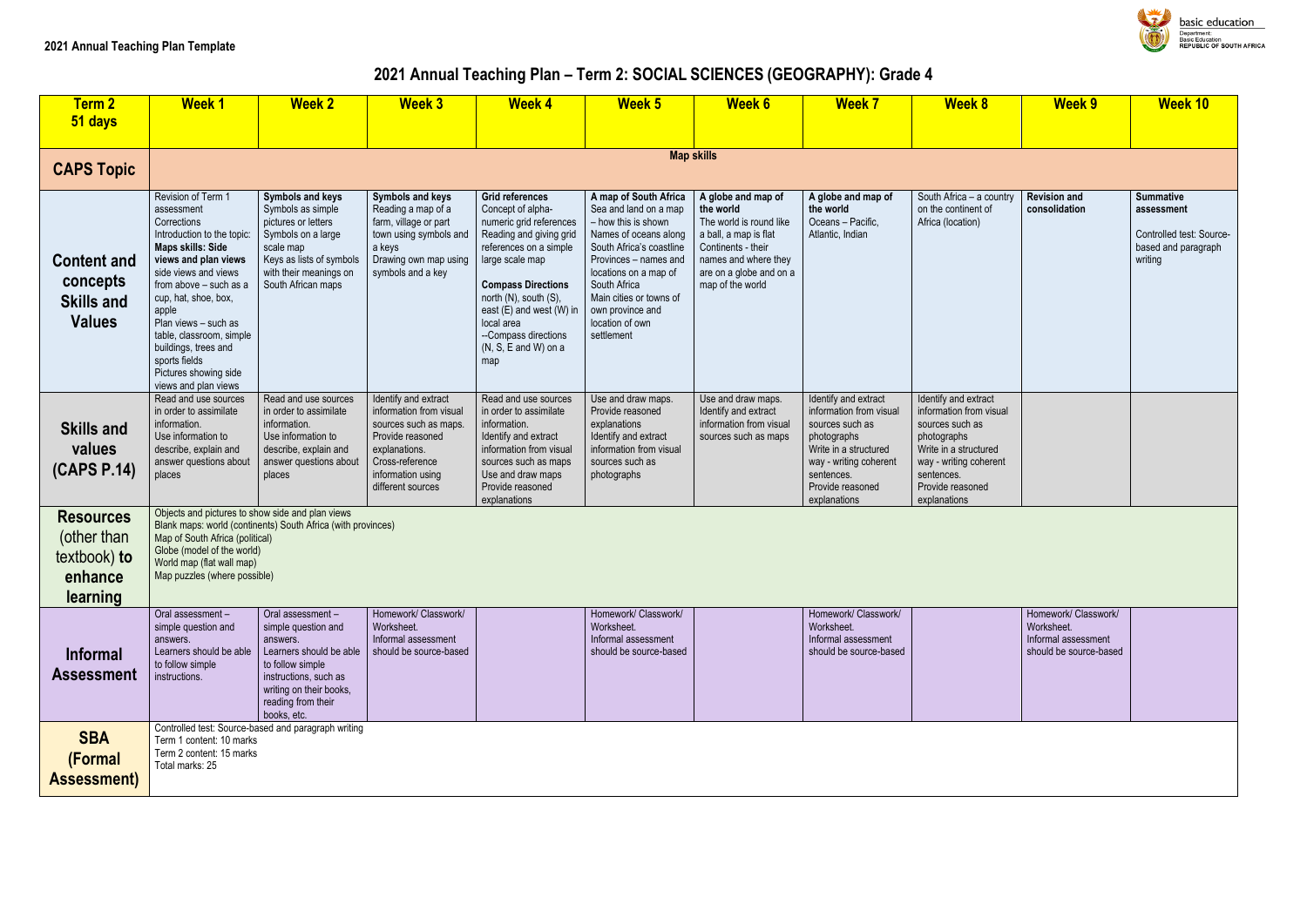# **2021 Annual Teaching Plan – Term 3: SOCIAL SCIENCES (GEOGRAPHY): Grade 4**

| Term 3                                                                 | <b>Week1</b>                                                                                                                                                                                                    | <b>Week 2</b>                                                                                                                                                                                | <b>Week 3</b>                                                                                                                                                              | <b>Week 4</b>                                                                                                                                                                                          | <b>Week 5</b>                                                                                                                                                            | <b>Week 6</b>                                                                                              | <b>Week 7</b>                                                                                                                                                                          | <b>Week 8</b>                                                                                                                                                                          | <b>Week 9</b>                                                                       | <b>Week 10</b>                                                              |
|------------------------------------------------------------------------|-----------------------------------------------------------------------------------------------------------------------------------------------------------------------------------------------------------------|----------------------------------------------------------------------------------------------------------------------------------------------------------------------------------------------|----------------------------------------------------------------------------------------------------------------------------------------------------------------------------|--------------------------------------------------------------------------------------------------------------------------------------------------------------------------------------------------------|--------------------------------------------------------------------------------------------------------------------------------------------------------------------------|------------------------------------------------------------------------------------------------------------|----------------------------------------------------------------------------------------------------------------------------------------------------------------------------------------|----------------------------------------------------------------------------------------------------------------------------------------------------------------------------------------|-------------------------------------------------------------------------------------|-----------------------------------------------------------------------------|
| 52 days                                                                |                                                                                                                                                                                                                 |                                                                                                                                                                                              |                                                                                                                                                                            |                                                                                                                                                                                                        |                                                                                                                                                                          |                                                                                                            |                                                                                                                                                                                        |                                                                                                                                                                                        |                                                                                     |                                                                             |
| <b>CAPS Topic</b>                                                      |                                                                                                                                                                                                                 |                                                                                                                                                                                              |                                                                                                                                                                            |                                                                                                                                                                                                        | <b>Food and farming in South Africa</b>                                                                                                                                  |                                                                                                            |                                                                                                                                                                                        |                                                                                                                                                                                        |                                                                                     |                                                                             |
| <b>Content and</b><br>concepts<br><b>Skills and</b><br><b>Values</b>   | Revision of Term 2<br>assessment<br>Corrections<br>Introduction to the topic:<br>Food and farming in<br><b>South Africa</b><br>People and food<br>Food people eat - from<br>plants and animals<br>(classifying) | People and food<br>Ways people get their<br>food - buying, growing,<br>collecting, fishing,<br>hunting<br><b>Ways of farming</b><br>Farming for self and<br>family (subsistence<br>farming)  | <b>Ways of farming</b><br>Farming crops and<br>animals to sell<br>(commercial farming)<br>Growing food in towns<br>and cities                                              | Crop and stock<br>farming<br>Crop farming -<br>important crops of<br>South Africa<br>Case study of fruit<br>farming in South Africa<br>Stock farming - large<br>stock, small stock and<br>crop farming | Crop and stock<br>farming<br>Case study of stock<br>farming in South Africa<br>Location of main crop<br>and stock farming areas<br>in South Africa (symbols<br>on a map) | Unprocessed and<br>processed foods<br>Concepts of<br>unprocessed and<br>processed foods - with<br>examples | Unprocessed and<br>processed foods<br>How and why foods are<br>processed - including<br>cooking, drying,<br>squeezing, cutting and<br>mixing                                           | Unprocessed and<br>processed foods<br>From farm to factory to<br>shop to home: wheat<br>fields to bread to<br>sandwich (flow diagram)                                                  | <b>Revision and</b><br>consolidation                                                | Formal assessm<br>Controlled test:<br>Source-based and<br>paragraph writing |
| <b>Skills and</b><br>values<br>(CAPS P.14)                             | Read and use sources<br>in order to assimilate<br>information.<br>Use information to<br>describe, explain and<br>answer questions about<br>places                                                               | Read and use sources<br>in order to assimilate<br>information.<br>Use information to<br>describe, explain and<br>answer questions about<br>places                                            | Identify and extract<br>information from visual<br>sources such as maps.<br>Provide reasoned<br>explanations.<br>Cross-reference<br>information using<br>different sources | Read and use sources<br>in order to assimilate<br>information.<br>Identify and extract<br>information from visual<br>sources such as maps<br>Use and draw maps<br>Provide reasoned<br>explanations     | Provide reasoned<br>explanations<br>Identify and extract<br>information from visual<br>sources such as<br>photographs                                                    | Identify and extract<br>information from visual<br>sources such as maps                                    | Identify and extract<br>information from visual<br>sources such as<br>photographs<br>Write in a structured<br>way - writing coherent<br>sentences.<br>Provide reasoned<br>explanations | Identify and extract<br>information from visual<br>sources such as<br>photographs<br>Write in a structured<br>way - writing coherent<br>sentences.<br>Provide reasoned<br>explanations |                                                                                     |                                                                             |
| <b>Resources</b><br>(other than<br>textbook) to<br>enhance<br>learning | Examples of foods - processed and unprocessed<br>Photographs of people working on farms<br>Map of South Africa with provinces                                                                                   | Pictures of different crops, animals and types of food that people eat<br>Flow diagrams with pictures to show food production processes                                                      |                                                                                                                                                                            |                                                                                                                                                                                                        |                                                                                                                                                                          |                                                                                                            |                                                                                                                                                                                        |                                                                                                                                                                                        |                                                                                     |                                                                             |
| <b>Informal</b><br><b>Assessment</b>                                   | Oral assessment -<br>simple question and<br>answers.<br>Learners should be able<br>to follow simple<br>instructions.                                                                                            | Oral assessment -<br>simple question and<br>answers.<br>Learners should be able<br>to follow simple<br>instructions, such as<br>writing on their books,<br>reading from their<br>books, etc. | Homework/ Classwork/<br>Worksheet.<br>Informal assessment<br>should be source-based                                                                                        |                                                                                                                                                                                                        | Homework/ Classwork/<br>Worksheet.<br>Informal assessment<br>should be source-based                                                                                      |                                                                                                            | Homework/ Classwork/<br>Worksheet.<br>Informal assessment<br>should be source-based                                                                                                    |                                                                                                                                                                                        | Homework/ Classwork/<br>Worksheet.<br>Informal assessment<br>should be source-based |                                                                             |
| <b>SBA</b><br>(Formal<br><b>Assessment)</b>                            | Controlled test:<br>Source-based and paragraph writing<br>25 Marks                                                                                                                                              |                                                                                                                                                                                              |                                                                                                                                                                            |                                                                                                                                                                                                        |                                                                                                                                                                          |                                                                                                            |                                                                                                                                                                                        |                                                                                                                                                                                        |                                                                                     |                                                                             |



|                                                          | <b>Week 9</b>                                                                       | <b>Week 10</b>                                                                        |
|----------------------------------------------------------|-------------------------------------------------------------------------------------|---------------------------------------------------------------------------------------|
|                                                          |                                                                                     |                                                                                       |
| $\overline{\mathsf{d}}$<br>ì<br>ory to<br>leat<br>agram) | <b>Revision and</b><br>consolidation                                                | <b>Formal assessment</b><br>Controlled test:<br>Source-based and<br>paragraph writing |
| $\overline{\text{ct}}$<br><i>isual</i>                   |                                                                                     |                                                                                       |
| ed<br>erent                                              |                                                                                     |                                                                                       |
|                                                          |                                                                                     |                                                                                       |
|                                                          | Homework/ Classwork/<br>Worksheet.<br>Informal assessment<br>should be source-based |                                                                                       |
|                                                          |                                                                                     |                                                                                       |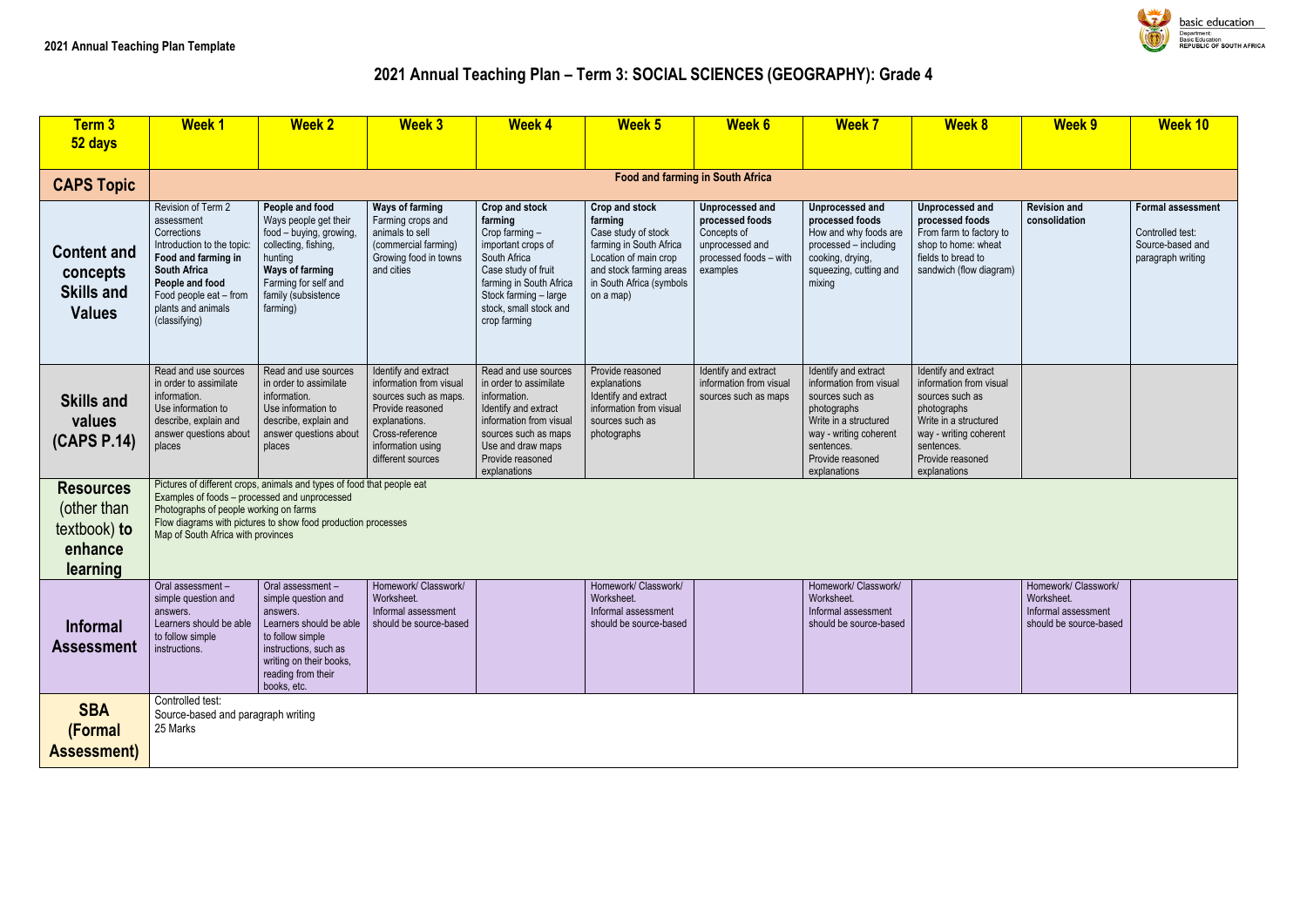## **2021 Annual Teaching Plan – Term 4: SOCIAL SCIENCES (GEOGRAPHY): Grade 4**

| Term 4<br>47 days                                                | <b>Week1</b>                                                                                                                                                             | <b>Week 2</b>                                                                                                                                                                               | <b>Week 3</b>                                                                                                                                                                                                              | <b>Week 4</b>                                                                                                                                              | Week <sub>5</sub>                                                                                                                                                                                           | <b>Week 6</b>                                                                                                                                                                                                                                                                         | <b>Week 7</b>                                                                                                                                                                          | <b>Week 8</b>                                                                                                                                                                          | Week 9                                                                              | Week 10                                      |
|------------------------------------------------------------------|--------------------------------------------------------------------------------------------------------------------------------------------------------------------------|---------------------------------------------------------------------------------------------------------------------------------------------------------------------------------------------|----------------------------------------------------------------------------------------------------------------------------------------------------------------------------------------------------------------------------|------------------------------------------------------------------------------------------------------------------------------------------------------------|-------------------------------------------------------------------------------------------------------------------------------------------------------------------------------------------------------------|---------------------------------------------------------------------------------------------------------------------------------------------------------------------------------------------------------------------------------------------------------------------------------------|----------------------------------------------------------------------------------------------------------------------------------------------------------------------------------------|----------------------------------------------------------------------------------------------------------------------------------------------------------------------------------------|-------------------------------------------------------------------------------------|----------------------------------------------|
|                                                                  |                                                                                                                                                                          |                                                                                                                                                                                             |                                                                                                                                                                                                                            |                                                                                                                                                            |                                                                                                                                                                                                             |                                                                                                                                                                                                                                                                                       |                                                                                                                                                                                        |                                                                                                                                                                                        |                                                                                     |                                              |
| <b>CAPS Topic</b>                                                |                                                                                                                                                                          |                                                                                                                                                                                             |                                                                                                                                                                                                                            |                                                                                                                                                            |                                                                                                                                                                                                             | <b>Water in South Africa</b>                                                                                                                                                                                                                                                          |                                                                                                                                                                                        |                                                                                                                                                                                        |                                                                                     |                                              |
| <b>Content and</b><br>concepts Skills and<br><b>Values</b>       | Revision of Term 3<br>assessment<br>Corrections<br>Introduction to the topic:<br><b>Water in South Africa</b><br><b>Uses of water</b><br>Daily uses in personal<br>lives | Uses of water<br>Other uses - such as<br>farming, factories,<br>mines, electricity<br>generation, gardens<br>and recreation                                                                 | Water as a resource<br>Salt water and fresh<br>water on earth<br>The natural water cycle:<br>from sea to land and<br>back to sea<br>Fresh water in nature:<br>rain, rivers, streams,<br>wetlands, lakes and<br>underground | Water as a resource<br>Storing water:<br>Why people need to<br>store water<br>Ways of storing water -<br>such as in dams, water<br>tanks, buckets and pots | How people get their<br>water<br>Rivers, streams and<br>springs - people<br>collecting and carrying<br>water directly from<br>natural sources<br>Boreholes and wells -<br>getting water from<br>underground | How people get their<br>water<br>Trucks with water<br>containers for places<br>that do not have other<br>sources<br>Taps - water travels<br>along pipes from big<br>dams to purification<br>plants, reservoirs and<br>finally to taps in<br>communities, homes<br>and other buildings | <b>Pollution and</b><br>wastewater<br>Personal, daily<br>practices that pollute<br>water<br>Factory and farming<br>waste                                                               | <b>Pollution and</b><br>wastewater<br>Wastewater and<br>sewage recycling<br>The water use cycle:<br>how water, taken from<br>the natural cycle, is<br>used and returned to<br>the sea  | <b>Revision and</b><br>consolidation                                                | <b>Formal assessment</b><br>Controlled test: |
| <b>Skills and values</b><br>(CAPS P.14)                          | Read and use sources<br>in order to assimilate<br>information.<br>Use information to<br>describe, explain and<br>answer questions about<br>places                        | Read and use sources<br>in order to assimilate<br>information.<br>Use information to<br>describe, explain and<br>answer questions about<br>places                                           | Provide reasoned<br>explanations.<br>Cross-reference<br>information using<br>different sources                                                                                                                             | Read and use sources<br>in order to assimilate<br>information.<br>Identify and extract<br>information from visual<br>sources such as maps                  | Provide reasoned<br>explanations<br>Identify and extract<br>information from visual<br>sources such as<br>photographs                                                                                       | Provide reasoned<br>explanations                                                                                                                                                                                                                                                      | Identify and extract<br>information from visual<br>sources such as<br>photographs<br>Write in a structured<br>way - writing coherent<br>sentences.<br>Provide reasoned<br>explanations | Identify and extract<br>information from visual<br>sources such as<br>photographs<br>Write in a structured<br>way - writing coherent<br>sentences.<br>Provide reasoned<br>explanations |                                                                                     |                                              |
| <b>Resources (other</b><br>than textbook) to<br>enhance learning | Pictures to illustrate sources of fresh water                                                                                                                            | Illustrated flow charts of the natural water cycle and cycles of water use                                                                                                                  | Stories of people collecting water/ keeping water clean/polluting water/ using water wisely                                                                                                                                |                                                                                                                                                            |                                                                                                                                                                                                             |                                                                                                                                                                                                                                                                                       |                                                                                                                                                                                        |                                                                                                                                                                                        |                                                                                     |                                              |
| Informal<br><b>Assessment</b>                                    | Oral assessment -<br>simple question and<br>answers.<br>Learners should be able<br>to follow simple<br>instructions.                                                     | Oral assessment-<br>simple question and<br>answers.<br>Learners should be able<br>to follow simple<br>instructions, such as<br>writing on their books,<br>reading from their<br>books, etc. | Homework/ Classwork/<br>Worksheet.<br>Informal assessment<br>should be source-based                                                                                                                                        |                                                                                                                                                            | Homework/ Classwork/<br>Worksheet.<br>Informal assessment<br>should be source-based                                                                                                                         |                                                                                                                                                                                                                                                                                       | Homework/ Classwork/<br>Worksheet.<br>Informal assessment<br>should be source-based                                                                                                    |                                                                                                                                                                                        | Homework/ Classwork/<br>Worksheet.<br>Informal assessment<br>should be source-based |                                              |
| <b>SBA</b><br>(Formal<br><b>Assessment)</b>                      | Controlled test:<br>Term 3 content: 10 marks<br>Term 4 content: 15 marks<br>Total marks: 25                                                                              |                                                                                                                                                                                             |                                                                                                                                                                                                                            |                                                                                                                                                            |                                                                                                                                                                                                             |                                                                                                                                                                                                                                                                                       |                                                                                                                                                                                        |                                                                                                                                                                                        |                                                                                     |                                              |

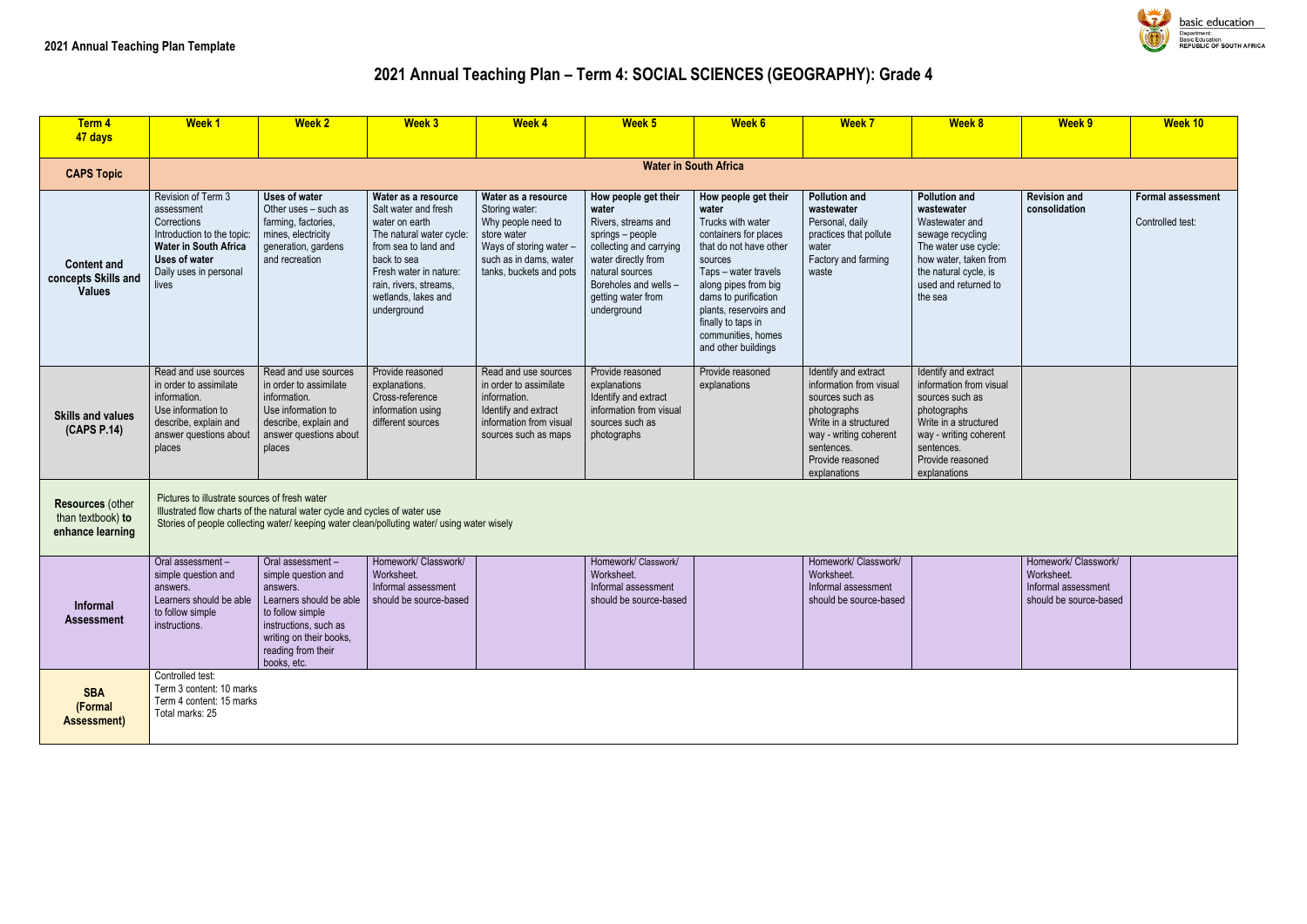## **2021 Annual Teaching Plan – Term 1: SOCIAL SCIENCES (HISTORY): Grade 4**

| Term 1<br>45 days                                                   | <b>Week1</b><br>$(3 \text{ days})$                                                                                                                                                                                                                                                                                                                                                                                                                                                   | <b>Week 2</b>                                                                                                                                                                                                                                                                                    | <b>Week 3</b>                                                                                                                                                                                                                             | <b>Week 4</b>                                                                                                                                                                                                                                                                  | Week <sub>5</sub>                                                                                                                                                                       | Week 6                                                                                                                                                                                                                                                                         | <b>Week 7</b>                                                                                                                                                                                                                                                                                               | <b>Week 8</b>                                                                                                                                                              | <b>Week 9</b>                                                                       | Week 10                                                        |
|---------------------------------------------------------------------|--------------------------------------------------------------------------------------------------------------------------------------------------------------------------------------------------------------------------------------------------------------------------------------------------------------------------------------------------------------------------------------------------------------------------------------------------------------------------------------|--------------------------------------------------------------------------------------------------------------------------------------------------------------------------------------------------------------------------------------------------------------------------------------------------|-------------------------------------------------------------------------------------------------------------------------------------------------------------------------------------------------------------------------------------------|--------------------------------------------------------------------------------------------------------------------------------------------------------------------------------------------------------------------------------------------------------------------------------|-----------------------------------------------------------------------------------------------------------------------------------------------------------------------------------------|--------------------------------------------------------------------------------------------------------------------------------------------------------------------------------------------------------------------------------------------------------------------------------|-------------------------------------------------------------------------------------------------------------------------------------------------------------------------------------------------------------------------------------------------------------------------------------------------------------|----------------------------------------------------------------------------------------------------------------------------------------------------------------------------|-------------------------------------------------------------------------------------|----------------------------------------------------------------|
|                                                                     |                                                                                                                                                                                                                                                                                                                                                                                                                                                                                      |                                                                                                                                                                                                                                                                                                  |                                                                                                                                                                                                                                           |                                                                                                                                                                                                                                                                                |                                                                                                                                                                                         |                                                                                                                                                                                                                                                                                |                                                                                                                                                                                                                                                                                                             |                                                                                                                                                                            |                                                                                     |                                                                |
|                                                                     |                                                                                                                                                                                                                                                                                                                                                                                                                                                                                      |                                                                                                                                                                                                                                                                                                  |                                                                                                                                                                                                                                           |                                                                                                                                                                                                                                                                                | <b>CAPS Topic: Local History</b>                                                                                                                                                        |                                                                                                                                                                                                                                                                                |                                                                                                                                                                                                                                                                                                             |                                                                                                                                                                            |                                                                                     |                                                                |
| <b>Content and</b><br>concepts Skills<br>and Values                 | <b>Orientation of learners to</b><br>Grade 4:<br>Welcome learners to Grade 4<br>History/Social Sciences<br>subject.<br><b>Revision of Grade 3</b><br><b>Study area: BKPSW</b><br><b>Content: How people lived</b><br>long ago<br>Stories and experience of<br>older family and community<br>members (including food,<br>clothes and transport)<br>Objects used by older family<br>and community members<br>(tools, toys and cooking<br>utensils)<br>How people lived then and<br>now | Explain the importance<br>of taking care of the<br>textbooks.<br>Discuss the class rules<br>Explain the programme<br>of assessment (formal<br>and informal).<br>Introduce the topic:<br><b>Local History</b><br>Explain what will be<br>learned in this topic - a<br>brief outline of the topic. | Finding a variety of kinds of information about the<br>history of a local area<br>How we find out about the present in a local<br>area<br>• Information from pictures<br>Information from writing<br>people<br>• Information from objects | • Information from stories and from interviews with                                                                                                                                                                                                                            | How we find out about the history of a local<br>area<br>Information from pictures<br>Information from written sources<br>with people<br>Information from objects                        | Information from stories and from interviews                                                                                                                                                                                                                                   | Learners are<br>explained how to<br>do a project<br>Explanation on<br>the different steps<br>to be followed in<br>collating a<br>project.<br>Learners start<br>with the project.                                                                                                                            | Learners find<br>information and<br>bring to the class,<br>organise, classify,<br>and make notes<br>Learners continue<br>with the project.                                 | <b>Revision and</b><br>consolidation<br>Submission of the<br><b>History Project</b> | Formal assessi<br>Project: Assessr<br>and feedback<br>25 Marks |
| <b>Skills and values</b><br>(CAPS P.14)                             | Identify and extract<br>information from visual<br>sources such as photographs.<br><b>Extract and interpret</b><br>information people as sources<br>Change and continuity                                                                                                                                                                                                                                                                                                            |                                                                                                                                                                                                                                                                                                  | Identify and extract<br>information from visual<br>sources such as<br>photographs, paintings<br>and drawings, etc.<br>Change and continuity                                                                                               | Identify and extract and<br>interpret information<br>from written and<br>physical sources such<br>as people, documents,<br>letters, newspapers,<br>oral<br>testimonies/interviews,<br>objects from the past,<br>buildings, furniture, etc.<br>Provide reasoned<br>explanations | Identify, extract and<br>interpret information<br>from visual sources<br>such as photographs,<br>plans, maps,<br>documents, records,<br>and letters<br>Provide reasoned<br>explanations | Identify and extract and<br>interpret information<br>from written and<br>physical sources such<br>as people, documents,<br>letters, newspapers,<br>oral<br>testimonies/interviews,<br>objects from the past,<br>buildings, furniture, etc.<br>Provide reasoned<br>explanations | Identify, extract and<br>interpret relevant<br>information from<br>written, physical, oral<br>and written sources<br>such as people,<br>documents,<br>photographs,<br>buildings objects, etc.<br>Write in a structured<br>way - writing coherent<br>sentences/paragraph<br>Provide reasoned<br>explanations | Identify, gather and<br>organise information<br>from various sources,<br>Write in a structured<br>way - writing coherent<br>sentences.<br>Provide reasoned<br>explanations |                                                                                     |                                                                |
| <b>Resources (other</b><br>than textbook) to<br>enhance<br>learning |                                                                                                                                                                                                                                                                                                                                                                                                                                                                                      |                                                                                                                                                                                                                                                                                                  | Local library<br>Internet (if possible)<br>Excursions<br>People<br>Audio-visual materials                                                                                                                                                 | Local library<br>Internet (optional)<br><b>Excursions</b><br>People<br>Audio-visual materials                                                                                                                                                                                  | Local library<br>Internet (optional)<br>Excursions<br>People<br>Audio-visual materials                                                                                                  | Local library<br>Internet (optional)<br>Excursions<br>People<br>Audio-visual materials                                                                                                                                                                                         | Local library<br>Internet (optional)<br>Excursions<br>People<br>Audio-visual materials                                                                                                                                                                                                                      | Local library<br>Internet (optional)<br>Excursions<br>People<br>Audio-visual materials                                                                                     |                                                                                     |                                                                |
| <b>Informal</b><br><b>Assessment</b>                                |                                                                                                                                                                                                                                                                                                                                                                                                                                                                                      | Oral assessment-<br>simple question and<br>answers.<br>Learners should be able<br>to follow simple<br>instructions, such as<br>writing on their books,<br>reading from their<br>books, etc.                                                                                                      | Oral assessment -<br>simple question and<br>answers.<br>Homework/ Classwork/<br>Worksheet.<br>Informal assessment to<br>serve as a baseline<br>assessment                                                                                 | Homework/ Classwork/<br>Worksheet.<br>Informal assessment<br>should be source-based                                                                                                                                                                                            | Homework/ Classwork/<br>Worksheet.<br>Informal assessment<br>should be source-based                                                                                                     | Homework/ Classwork/<br>Worksheet.<br>Informal assessment<br>should be source-based                                                                                                                                                                                            | Homework/<br>Classwork/<br>Worksheet.<br>Informal assessment<br>should be source-<br>based                                                                                                                                                                                                                  |                                                                                                                                                                            | Homework/ Classwork/<br>Worksheet.<br>Informal assessment<br>should be source-based |                                                                |
| <b>SBA</b><br>(Formal<br><b>Assessment)</b>                         | Project<br>The project should assess the topic: Local History<br>25 Marks                                                                                                                                                                                                                                                                                                                                                                                                            |                                                                                                                                                                                                                                                                                                  |                                                                                                                                                                                                                                           |                                                                                                                                                                                                                                                                                |                                                                                                                                                                                         |                                                                                                                                                                                                                                                                                |                                                                                                                                                                                                                                                                                                             |                                                                                                                                                                            |                                                                                     |                                                                |



basic education Department:<br>Department:<br>Basic Education<br>REPUBLIC OF SOUTH AFRICA

|                                        | Week 9                                                                              | Week 10                                                                     |
|----------------------------------------|-------------------------------------------------------------------------------------|-----------------------------------------------------------------------------|
|                                        |                                                                                     |                                                                             |
| I<br>SS,<br>ify,<br>s<br>iue<br>.<br>. | <b>Revision and</b><br>consolidation<br>Submission of the<br><b>History Project</b> | <b>Formal assessment</b><br>Project: Assessment<br>and feedback<br>25 Marks |
| n<br>۱S,<br>l                          |                                                                                     |                                                                             |
| ent                                    |                                                                                     |                                                                             |
| als                                    |                                                                                     |                                                                             |
|                                        | Homework/ Classwork/<br>Worksheet.<br>Informal assessment<br>should be source-based |                                                                             |
|                                        |                                                                                     |                                                                             |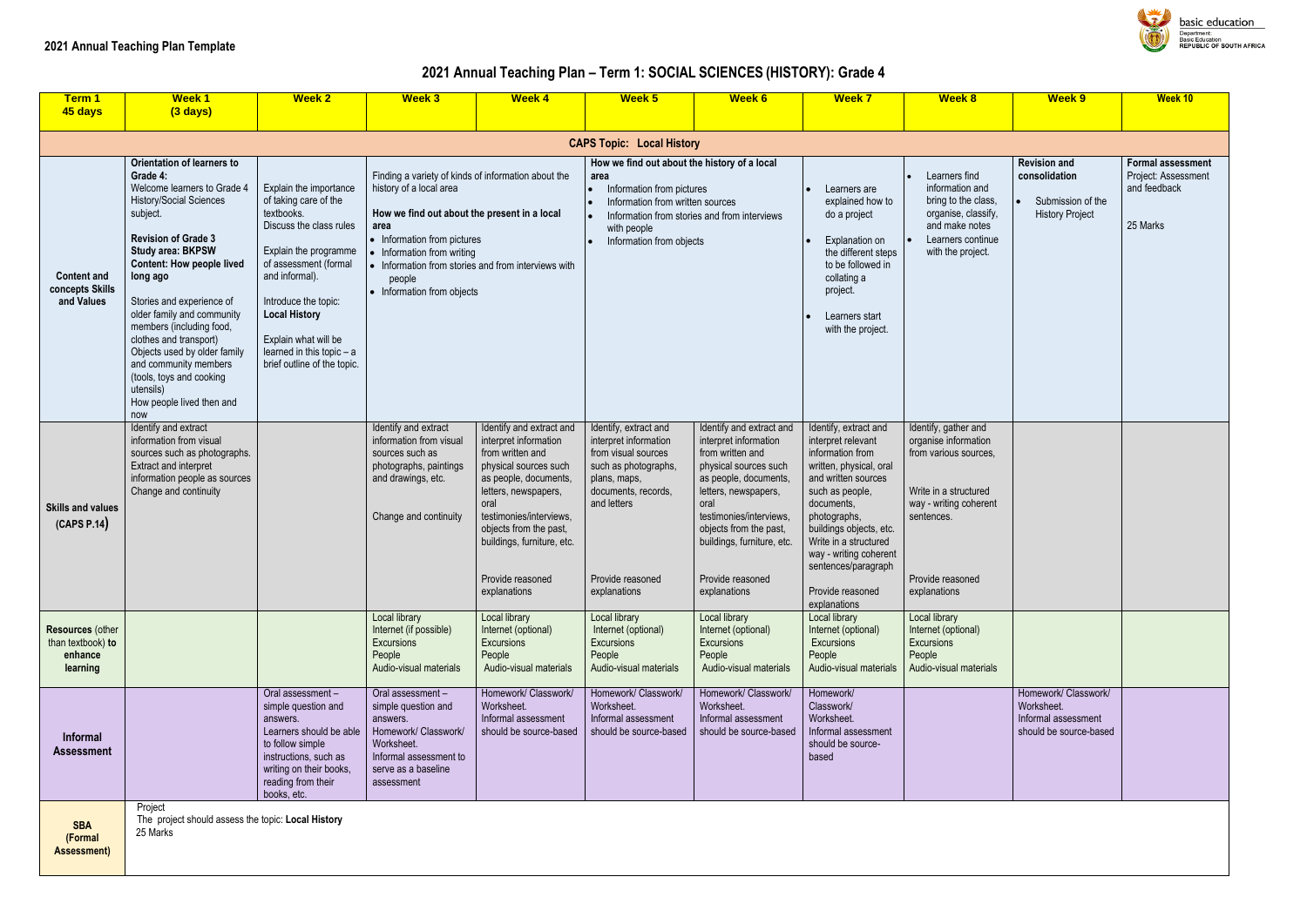#### **2021 Annual Teaching Plan – Term 2: SOCIAL SCIENCES (HISTORY): Grade 4**

| Term 2<br>51 days                                                | <b>Week 1</b>                                                                                                                                   | <b>Week 2</b>                                                                                                                                                                                                                                                                                                                                                                                                                                                                                                                                                        | <b>Week 3</b>                                                                                                                                                                                                | <b>Week 4</b>                                                                                                                                                                                                            | Week 5                                                                                                                               | <b>Week 6</b>                                                                                                                                                                                                       | <b>Week 7</b>                                                                                                                                                                                                            | <b>Week 8</b>                                                                                                                        | <b>Week 9</b>                                                                                                                        | Week 10                                                 |
|------------------------------------------------------------------|-------------------------------------------------------------------------------------------------------------------------------------------------|----------------------------------------------------------------------------------------------------------------------------------------------------------------------------------------------------------------------------------------------------------------------------------------------------------------------------------------------------------------------------------------------------------------------------------------------------------------------------------------------------------------------------------------------------------------------|--------------------------------------------------------------------------------------------------------------------------------------------------------------------------------------------------------------|--------------------------------------------------------------------------------------------------------------------------------------------------------------------------------------------------------------------------|--------------------------------------------------------------------------------------------------------------------------------------|---------------------------------------------------------------------------------------------------------------------------------------------------------------------------------------------------------------------|--------------------------------------------------------------------------------------------------------------------------------------------------------------------------------------------------------------------------|--------------------------------------------------------------------------------------------------------------------------------------|--------------------------------------------------------------------------------------------------------------------------------------|---------------------------------------------------------|
|                                                                  |                                                                                                                                                 |                                                                                                                                                                                                                                                                                                                                                                                                                                                                                                                                                                      |                                                                                                                                                                                                              |                                                                                                                                                                                                                          | <b>CAPS Topic: Learning from leaders</b>                                                                                             |                                                                                                                                                                                                                     |                                                                                                                                                                                                                          |                                                                                                                                      |                                                                                                                                      |                                                         |
| <b>Content and</b><br>concepts Skills<br>and Values              | Revision on the<br>topic: Local history<br>Feedback on Term 1<br>assessment                                                                     | Introduce the topic: Learning<br>from leaders<br>Focus: The qualities of good<br>leaders using the life stories of<br>Nelson Mandela and Mahatma<br>Gandhi as examples.<br>A good leader<br>listens to people;<br>is a servant of the people and<br>works for the good of others;<br>works with a team;<br>has courage;<br>is brave;<br>is dedicated and is<br>wholeheartedly committed to<br>his or her beliefs:<br>is dedicated and is<br>wholeheartedly committed to<br>others; and<br>is prepared to sacrifice or<br>give up something for the<br>sake of others | Life story of Nelson Mandela:<br><b>Guiding questions:</b><br>Why is he an example of a good leader?<br>Is it always easy to be a good leader?<br>Are leaders always popular?<br>Are leaders always perfect? | How can ordinary people follow the example of good leaders?                                                                                                                                                              |                                                                                                                                      | <b>Life Story of MAHATMA GANDHI:</b><br><b>Guiding questions:</b><br>Why is he an example of a good leader?<br>Is it always easy to be a good leader?<br>Are leaders always popular?<br>Are leaders always perfect? | How can ordinary people follow the example of good leaders?                                                                                                                                                              |                                                                                                                                      | <b>Revision and</b><br>consolidation                                                                                                 | <b>Formal assessment</b><br>Controlled test<br>25 Marks |
| <b>Skills and values</b><br>(CAPS P.14)                          | Identify and extract<br>information from visual<br>sources such as<br>photographs.<br>Extract and interpret<br>information people as<br>sources | Identify and extract and interpret<br>information from written and<br>physical sources such as people,<br>documents, letters, newspapers,<br>magazines, oral<br>testimonies/interviews<br>Provide reasoned explanations<br>Time and chronology Cause and<br>effect - Change and continuity<br>Multi-perspective approach                                                                                                                                                                                                                                             | testimonies/interviews<br>Provide reasoned explanations<br>perspective approach                                                                                                                              | Identify and extract and interpret information from written and physical sources<br>such as people, documents, letters, newspapers, magazines, oral<br>Time and chronology Cause and effect Change and continuity Multi- |                                                                                                                                      | testimonies/interviews,<br>Provide reasoned explanations<br>perspective approach                                                                                                                                    | Identify and extract and interpret information from written and physical sources<br>such as people, documents, letters, newspapers, magazines, oral<br>Time and chronology Cause and effect Change and continuity Multi- |                                                                                                                                      |                                                                                                                                      |                                                         |
| <b>Resources (other</b><br>than textbook) to<br>enhance learning |                                                                                                                                                 |                                                                                                                                                                                                                                                                                                                                                                                                                                                                                                                                                                      | Local library<br>Internet sources<br>People/songs/poems<br>Audio-visual materials<br>Historical buildings/sites                                                                                              | Local library<br>Internet sources<br>People/songs/poems<br>Audio-visual materials<br><b>Historical buildings/sites</b>                                                                                                   | Local library<br>Internet sources<br>People/songs/poems<br>Audio-visual materials<br>Historical buildings/sites                      | Local library<br>Internet sources<br>People/songs/poems<br>Audio-visual materials<br>Historical buildings/sites                                                                                                     | Local library<br>Internet sources<br>People/songs/poems<br>Audio-visual materials<br><b>Historical buildings/sites</b>                                                                                                   | Local library<br>Internet sources<br>People/songs/poems<br>Audio-visual materials<br>Historical buildings/sites                      |                                                                                                                                      |                                                         |
| Informal<br><b>Assessment</b>                                    |                                                                                                                                                 | Oral assessment - simple<br>question and answers.                                                                                                                                                                                                                                                                                                                                                                                                                                                                                                                    | Oral assessment -<br>simple question and<br>answers.<br>Homework/ Classwork/<br>Worksheet.<br>Informal assessment<br>should be source-based                                                                  | Homework/ Classwork/<br>Worksheet.<br>Informal assessment<br>should be source-based<br>Informal assessment<br>should be source-based                                                                                     | Homework/ Classwork/<br>Worksheet.<br>Informal assessment<br>should be source-based<br>Informal assessment<br>should be source-based | Homework/ Classwork/<br>Worksheet.<br>Informal assessment<br>should be source-based<br>Informal assessment<br>should be source-based                                                                                | Homework/ Classwork/<br>Worksheet.<br>Informal assessment<br>should be source-based<br>Informal assessment<br>should be source-based                                                                                     | Homework/ Classwork/<br>Worksheet.<br>Informal assessment<br>should be source-based<br>Informal assessment<br>should be source-based | Homework/ Classwork/<br>Worksheet.<br>Informal assessment<br>should be source-based<br>Informal assessment<br>should be source-based | Formal T                                                |

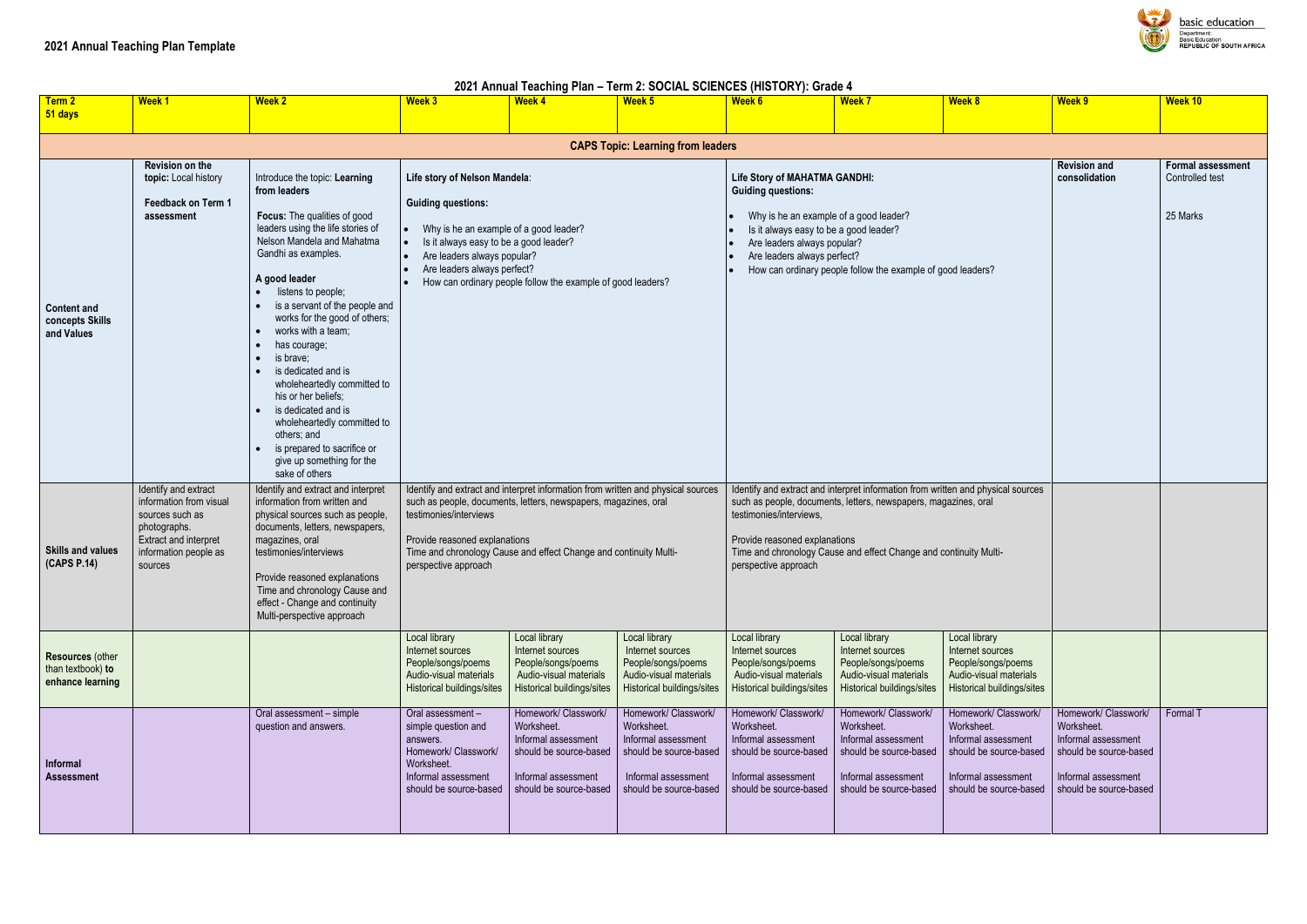### **2021 Annual Teaching Plan Template**

| Term 2<br>51 days                           | <b>Week1</b>                                                                                                                                        | <b>Week 2</b> | Week 3 | <b>Week 4</b> | Week 5 | Week 6 | <b>Week 7</b> | Week 8 | Week 9 | Week 10 |
|---------------------------------------------|-----------------------------------------------------------------------------------------------------------------------------------------------------|---------------|--------|---------------|--------|--------|---------------|--------|--------|---------|
| <b>SBA</b><br>(Formal<br><b>Assessment)</b> | Test - source-based and paragraph writing<br>The test should assess the topics:<br><b>Local history</b><br><b>Learning from leaders</b><br>25 Marks |               |        |               |        |        |               |        |        |         |



**basic education** Department:<br>Basic Education<br>REPUBLIC OF SOUTH AFRICA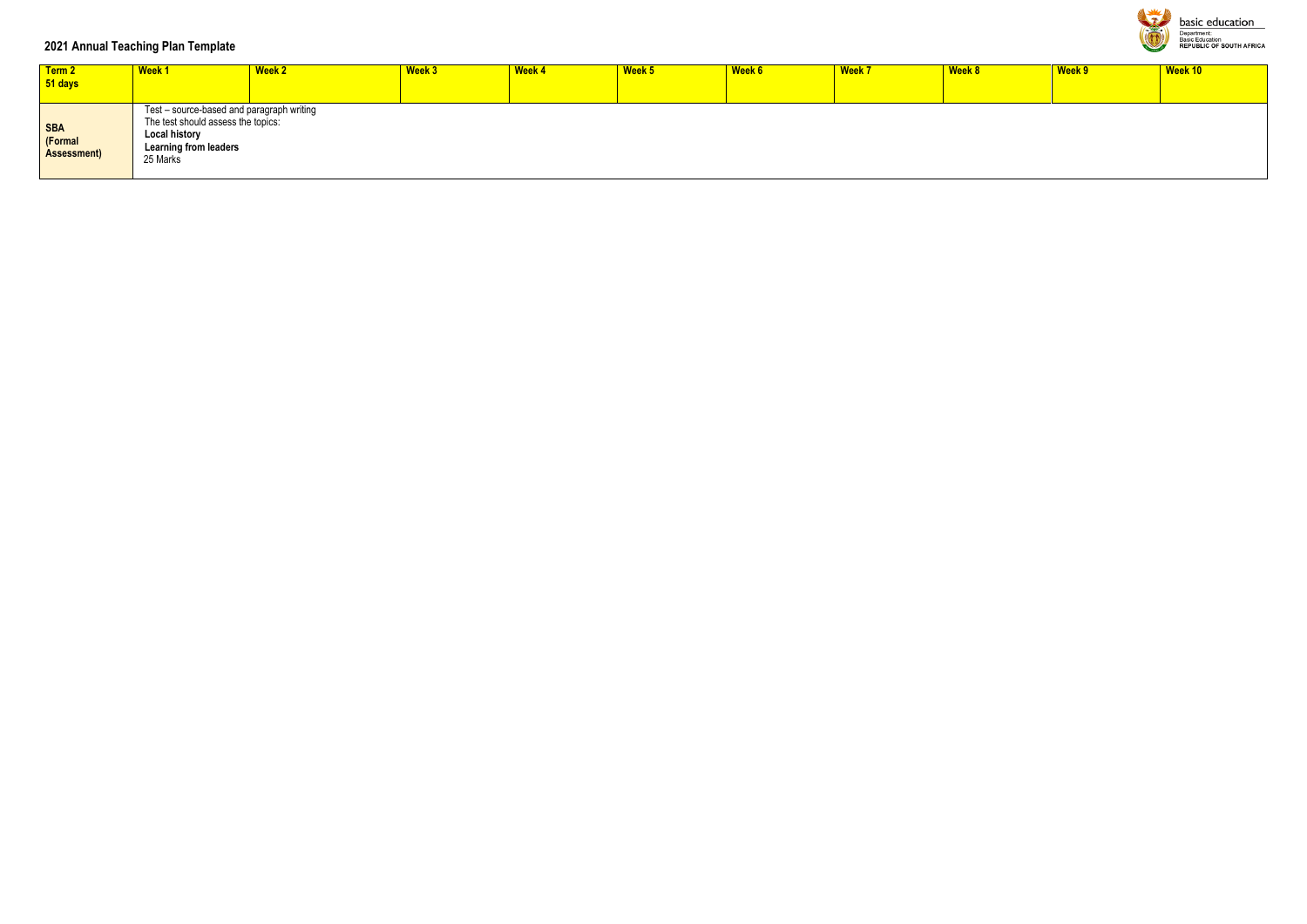### **2021 Annual Teaching Plan Template**

| 2021 Annual Teaching Plan - Term 3: SOCIAL SCIENCES (HISTORY): Grade 4 |                                                                                                                                                                                                                   |                                                                                                                                                                                                                   |                                                                                                                                                                                                                   |                                                                                                                                                                                                                                       |                                                                                                                                                                                                                   |                                                                                                                                                                                                                   |                                                                                                                                                                                                                   |                                                                                                                                                                                                                   |                                      |                                                                                                   |  |
|------------------------------------------------------------------------|-------------------------------------------------------------------------------------------------------------------------------------------------------------------------------------------------------------------|-------------------------------------------------------------------------------------------------------------------------------------------------------------------------------------------------------------------|-------------------------------------------------------------------------------------------------------------------------------------------------------------------------------------------------------------------|---------------------------------------------------------------------------------------------------------------------------------------------------------------------------------------------------------------------------------------|-------------------------------------------------------------------------------------------------------------------------------------------------------------------------------------------------------------------|-------------------------------------------------------------------------------------------------------------------------------------------------------------------------------------------------------------------|-------------------------------------------------------------------------------------------------------------------------------------------------------------------------------------------------------------------|-------------------------------------------------------------------------------------------------------------------------------------------------------------------------------------------------------------------|--------------------------------------|---------------------------------------------------------------------------------------------------|--|
| Term 3<br>52 days                                                      | Week <sub>1</sub>                                                                                                                                                                                                 | <b>Week 2</b>                                                                                                                                                                                                     | <b>Week 3</b>                                                                                                                                                                                                     | <b>Week 4</b>                                                                                                                                                                                                                         | Week 5                                                                                                                                                                                                            | <b>Week 6</b>                                                                                                                                                                                                     | <b>Week 7</b>                                                                                                                                                                                                     | <b>Week 8</b>                                                                                                                                                                                                     | Week 9                               | Week 10                                                                                           |  |
|                                                                        |                                                                                                                                                                                                                   |                                                                                                                                                                                                                   |                                                                                                                                                                                                                   |                                                                                                                                                                                                                                       | <b>CAPS Topic: Transport through time</b>                                                                                                                                                                         |                                                                                                                                                                                                                   |                                                                                                                                                                                                                   |                                                                                                                                                                                                                   |                                      |                                                                                                   |  |
|                                                                        |                                                                                                                                                                                                                   |                                                                                                                                                                                                                   |                                                                                                                                                                                                                   |                                                                                                                                                                                                                                       |                                                                                                                                                                                                                   |                                                                                                                                                                                                                   |                                                                                                                                                                                                                   |                                                                                                                                                                                                                   |                                      |                                                                                                   |  |
| <b>Content and</b><br>concepts Skills and<br><b>Values</b>             | Introduction of the<br>topic: Transport<br>through time<br>Focus: How transport<br>has changed people's<br>lives over time on land,<br>water and in the air                                                       | <b>Transport on land</b><br>Animals, carts,<br>wagons and<br>coaches                                                                                                                                              | Transport on land:<br>(rail)<br>The bicycle and the<br>motor car<br>The steam engine<br>and the train                                                                                                             | <b>Transport on land</b><br>• Common forms<br>transport and<br>goods on land<br>today<br>Case study<br>Environmental<br>damage:<br>Exhaust fumes in a<br>big city                                                                     | <b>Transport on water</b><br>Rafts, canoes and<br>reed boats<br>Some of the first<br>sailing ships                                                                                                                | <b>Transport on water</b><br>The first steamships<br>and modern forms of<br>water transport                                                                                                                       | Transport in the air<br>Wright brothers and<br>the invention of the<br>first aeroplane                                                                                                                            | Transport in the air<br>Balloons, airships<br>and modern forms<br>of air transport                                                                                                                                | <b>Revision and</b><br>consolidation | <b>Formal assessment</b><br>Controlled test:<br>Source-based and<br>paragraph writing<br>25 Marks |  |
| <b>Skills and values</b><br>(CAPS P.14)                                | Identify and extract<br>information from visual<br>sources such as<br>photographs, pictures,<br>drawings, internet<br>sources<br>Provide reasoned<br>explanations<br>Change and continuity<br>Time and Chronology | Identify and extract<br>information from visual<br>sources such as<br>photographs, pictures,<br>drawings, internet<br>sources<br>Provide reasoned<br>explanations<br>Change and continuity<br>Time and Chronology | Identify and extract<br>information from visual<br>sources such as<br>photographs, pictures,<br>drawings, internet<br>sources<br>Provide reasoned<br>explanations<br>Change and continuity<br>Time and Chronology | Identify and extract<br>information from visual<br>sources such as<br>photographs, pictures,<br>drawings, internet<br>sources<br>Provide reasoned<br>explanations<br>Change and continuity<br>Time and Chronology<br>Cause and effect | Identify and extract<br>information from visual<br>sources such as<br>photographs, pictures,<br>drawings, internet<br>sources<br>Provide reasoned<br>explanations<br>Change and continuity<br>Time and Chronology | Identify and extract<br>information from visual<br>sources such as<br>photographs, pictures,<br>drawings, internet<br>sources<br>Provide reasoned<br>explanations<br>Change and continuity<br>Time and Chronology | Identify and extract<br>information from visual<br>sources such as<br>photographs, pictures,<br>drawings, internet<br>sources<br>Provide reasoned<br>explanations<br>Change and continuity<br>Time and Chronology | Identify and extract<br>information from visual<br>sources such as<br>photographs, pictures,<br>drawings, internet<br>sources<br>Provide reasoned<br>explanations<br>Change and continuity<br>Time and Chronology |                                      |                                                                                                   |  |
| Resources (other than<br>textbook) to enhance<br>learning              |                                                                                                                                                                                                                   | Local library<br>Internet sources<br>Audio-visual materials<br>Transport museum<br>Encyclopaedia                                                                                                                  | Local library<br>Internet sources<br>Audio-visual materials<br>Transport museum<br>Encyclopaedia                                                                                                                  | Local library<br>Internet sources<br>Audio-visual materials<br>Transport museum<br>Encyclopaedia                                                                                                                                      | Local library<br>Internet sources<br>Audio-visual materials<br>Transport museum<br>Encyclopaedia                                                                                                                  | Local library<br>Internet sources<br>Audio-visual materials<br>Transport museum<br>Encyclopaedia                                                                                                                  | Local library<br>Internet sources<br>Audio-visual materials<br>Transport museum<br>Encyclopaedia                                                                                                                  | Local library<br>Internet sources<br>Audio-visual materials<br>Transport museum<br>Encyclopaedia                                                                                                                  |                                      |                                                                                                   |  |
| <b>Informal Assessment</b>                                             |                                                                                                                                                                                                                   | Oral assessment -<br>simple question and<br>answers.<br>Learners should be able<br>to follow simple<br>instructions, such as<br>writing on their books,<br>reading from their<br>books, etc.                      | Oral assessment -<br>simple question and<br>answers.<br>Homework/ Classwork/<br>Worksheet.<br>Informal assessment to<br>serve as a baseline<br>assessment                                                         | Homework/ Classwork/<br>Worksheet.<br>Informal assessment<br>should be source-based                                                                                                                                                   | Homework/ Classwork/<br>Worksheet.<br>Informal assessment<br>should be source-based                                                                                                                               | Homework/ Classwork/<br>Worksheet.<br>Informal assessment<br>should be source-based                                                                                                                               | Homework/ Classwork/<br>Worksheet.<br>Informal assessment<br>should be source-based                                                                                                                               | Homework/ Classwork/<br>Worksheet.<br>Informal assessment<br>should be source-based                                                                                                                               |                                      |                                                                                                   |  |
| <b>SBA</b><br>(Formal Assessment)                                      | Test - source-based and paragraph writing<br>The test should assess the topic: Transport through time<br>25 Marks                                                                                                 |                                                                                                                                                                                                                   |                                                                                                                                                                                                                   |                                                                                                                                                                                                                                       |                                                                                                                                                                                                                   |                                                                                                                                                                                                                   |                                                                                                                                                                                                                   |                                                                                                                                                                                                                   |                                      |                                                                                                   |  |



basic education Department:<br>Basic Education<br>REPUBLIC OF SOUTH AFRICA